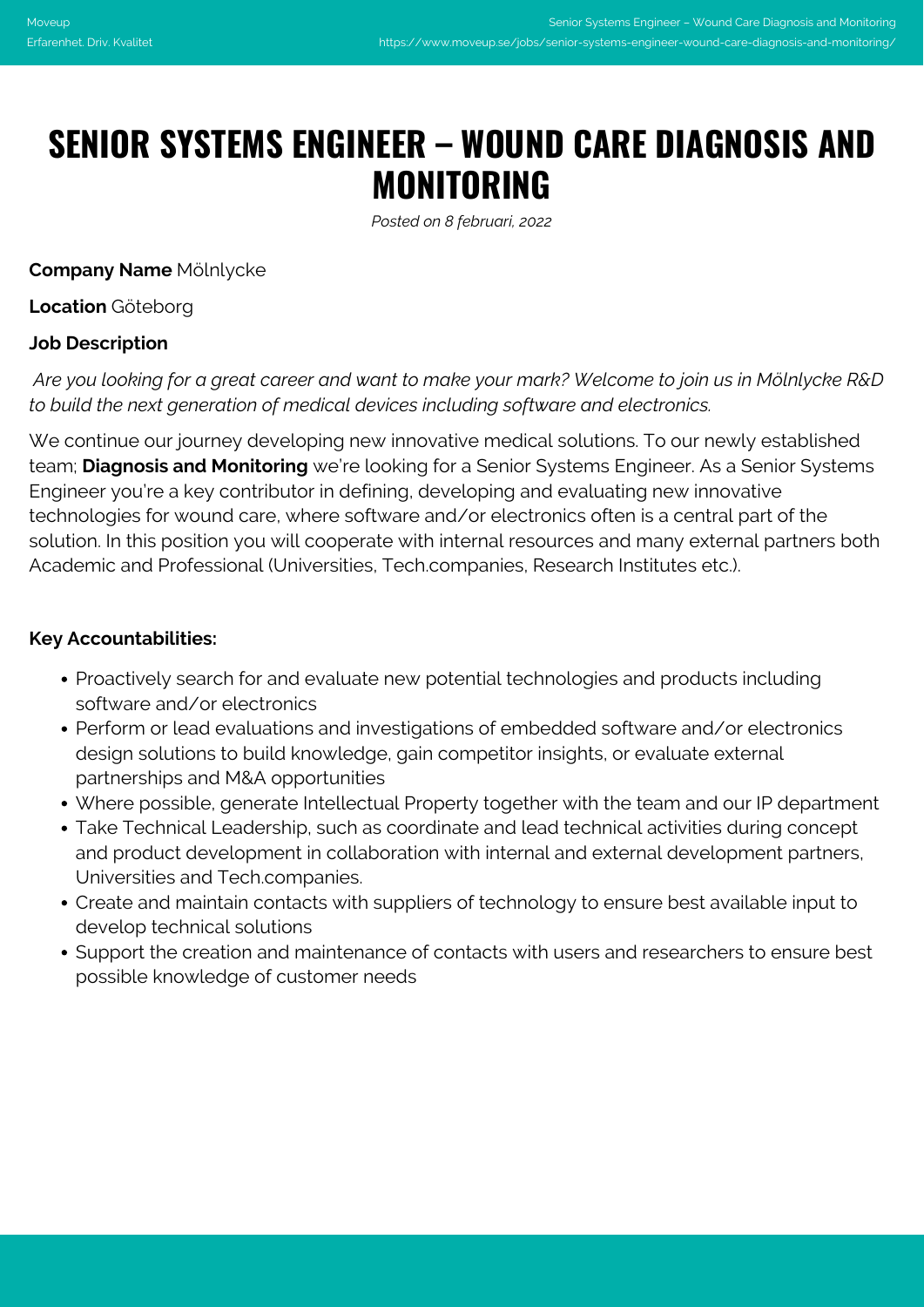### **Capabilities, Qualifications & Experience:**

- Master's or bachelor's degree, e.g electrical engineering, or equivalent working experience
- Several years' experience from R&D preferably from the medical device industry
- Good understanding of hardware and software development, electrical engineering, electronic devices
- An experience of innovation and concept development would be an advantage

As a person you are creative and solution oriented, taking your own initiatives. You show great communication skills and you enjoy teamwork.

### **How to become part of us?**

This recruitment is handled by our recruitment partner, Moveup Consulting AB. To apply, please send your CV and a cover letter to **[tom.bergqvist@moveup.se](mailto:tom.bergqvist@moveup.se)** 

If you have questions regarding Mölnlycke or this open position, please contact Tom at 0733 - 872722. We are screening applications continuously.

*By submitting your application, you also consent to us storing your personal data, including CV & cover letter and that we have the right to share this information with third parties (our client). You can revoke the consent whenever you want.*

# **Om företag**

*Mölnlycke is a world-leading medical solutions company. We design and supply solutions to enhance performance at every point of care – from the hospital to the home.*

*We specialise in:*

- *Wound management: including dressings with Safetac® such as Mepitel® and Mepilex®*
- *Preventing pressure ulcers: with Mepilex® Border used prophylactically and devices to help turn and re-position patients*
- *Surgical solutions: including Mölnlycke trays, HiBi® antiseptics and Biogel® surgical gloves*

*Mölnlycke was founded in 1849. Nowadays our solutions are available in around 100 countries; we're the number one global provider of advanced wound care and single-use surgical products; and we're Europe's largest provider of customised trays. Our headquarters are in Gothenburg, Sweden and we have about 7,800 employees around the world.*

[www.molnlycke.com](http://www.molnlycke.com)